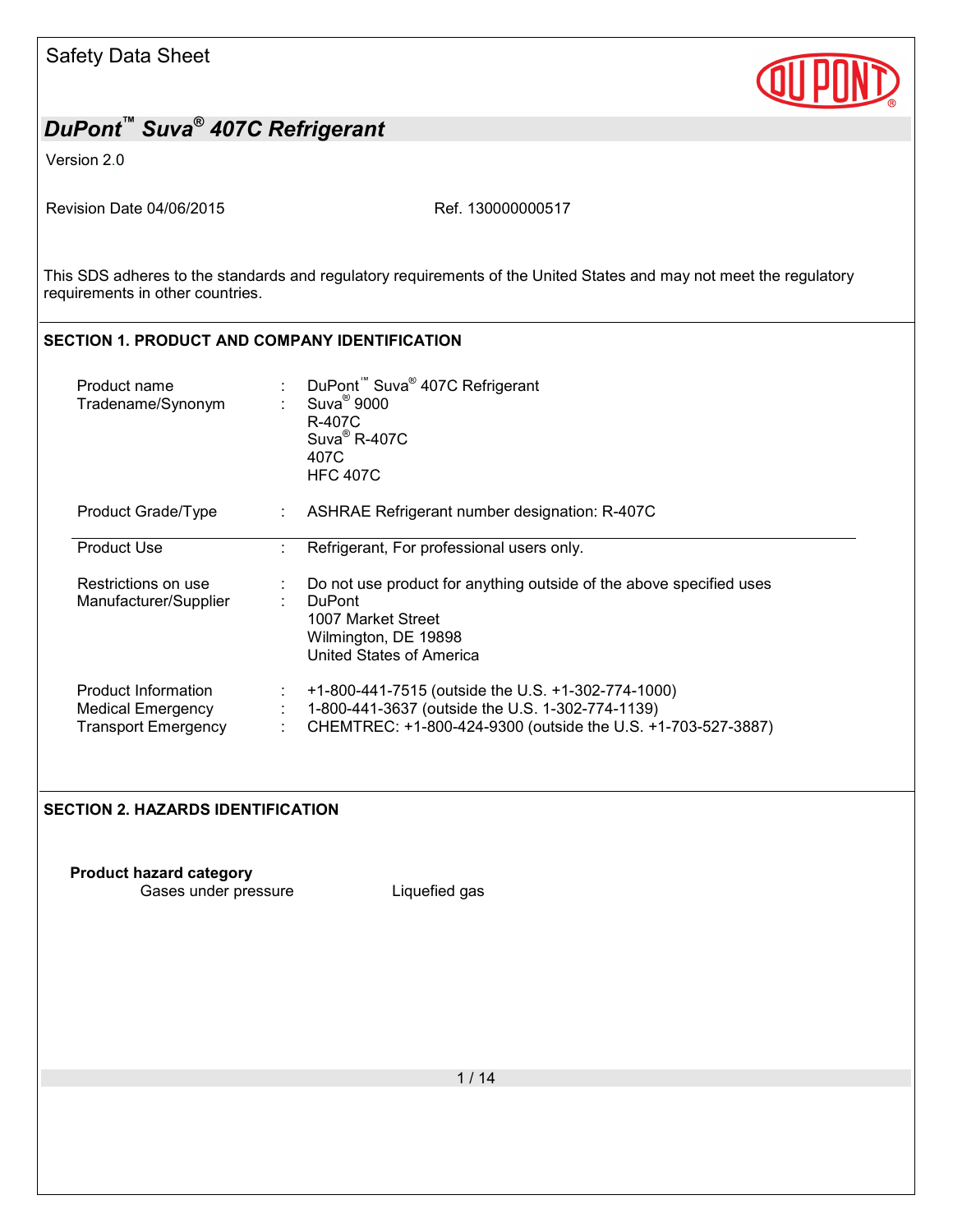| <b>Safety Data Sheet</b>                               |                                                                          |  |
|--------------------------------------------------------|--------------------------------------------------------------------------|--|
| DuPont <sup>™</sup> Suva <sup>®</sup> 407C Refrigerant |                                                                          |  |
| Version 2.0                                            |                                                                          |  |
| Revision Date 04/06/2015                               | Ref. 130000000517                                                        |  |
| <b>Label content</b><br>Pictogram                      | ÷                                                                        |  |
| Signal word                                            | : Warning                                                                |  |
| Hazardous warnings                                     | : Contains gas under pressure; may explode if heated.                    |  |
| Hazardous prevention<br>measures                       | : Protect from sunlight. Store in a well-ventilated place.               |  |
| <b>Other hazards</b>                                   | Micuco or intontional inhalation abuse may load to doath without warning |  |

Misuse or intentional inhalation abuse may lead to death without warning. Vapours are heavier than air and can cause suffocation by reducing oxygen available for breathing. Rapid evaporation of the liquid may cause frostbite.

#### **SECTION 3. COMPOSITION/INFORMATION ON INGREDIENTS**

| Component                            | CAS-No.  | Concentration |
|--------------------------------------|----------|---------------|
| 1,1,1,2-Tetrafluoroethane (HFC-134a) | 811-97-2 | 52 %          |
| Pentafluoroethane (HFC-125)          | 354-33-6 | 25 %          |
| Difluoromethane (HFC-32)             | 75-10-5  | 23 %          |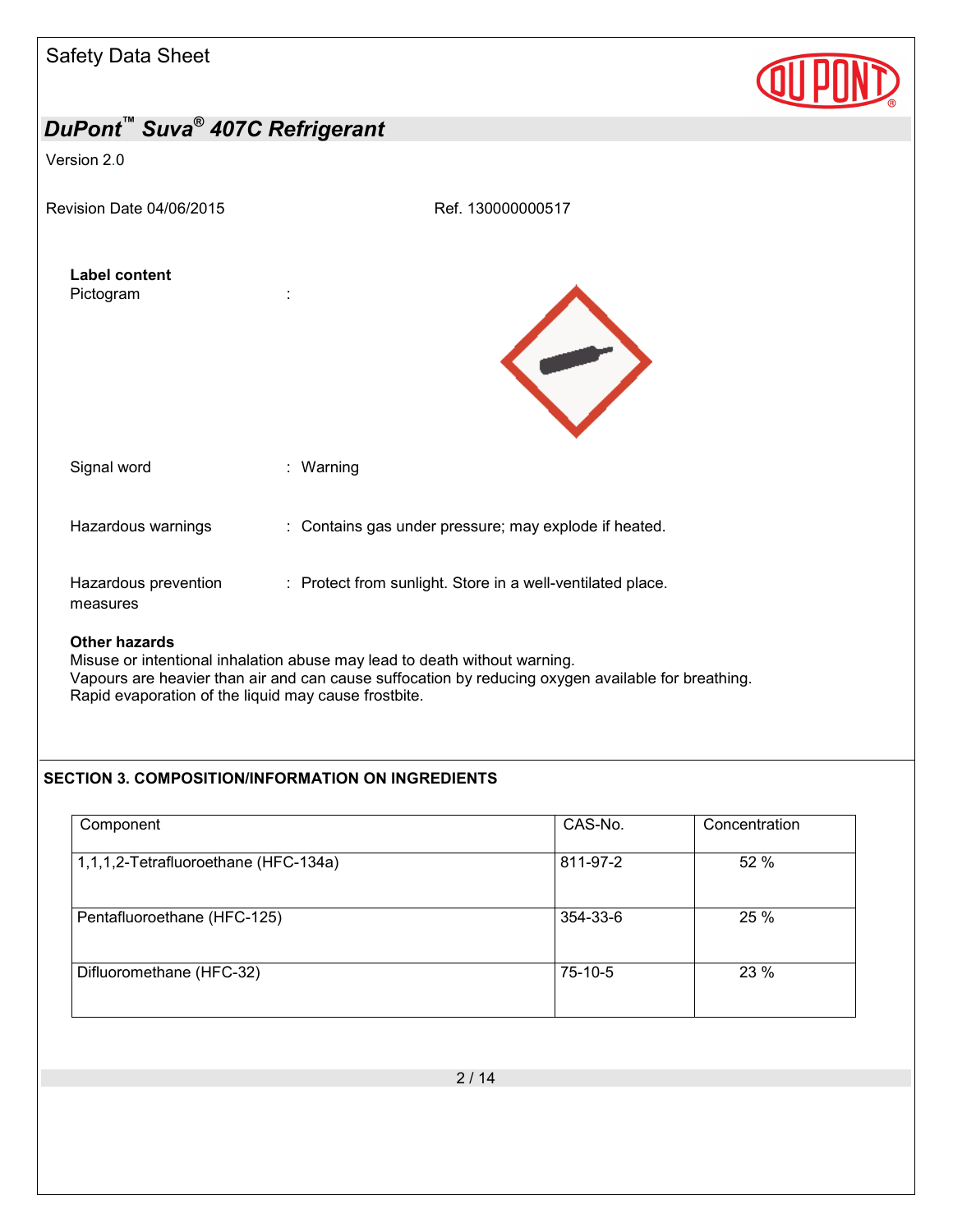

Version 2.0

| Revision Date 04/06/2015 |  |
|--------------------------|--|
|--------------------------|--|

Ref. 130000000517

#### **SECTION 4. FIRST AID MEASURES**

| General advice                                           | : Never give anything by mouth to an unconscious person. When symptoms<br>persist or in all cases of doubt seek medical advice.                                                                     |
|----------------------------------------------------------|-----------------------------------------------------------------------------------------------------------------------------------------------------------------------------------------------------|
| Inhalation                                               | : Remove from exposure, lie down. Move to fresh air. Keep patient warm and at<br>rest. Artificial respiration and/or oxygen may be necessary. Consult a physician.                                  |
| Skin contact                                             | : Take off contaminated clothing and shoes immediately. Flush area with<br>lukewarm water. Do not use hot water. If frostbite has occurred, call a<br>physician.                                    |
| Eye contact                                              | : Rinse immediately with plenty of water and seek medical advice.                                                                                                                                   |
| Ingestion                                                | : Is not considered a potential route of exposure.                                                                                                                                                  |
| Most important<br>symptoms/effects, acute<br>and delayed | : Anaesthetic effects Light-headedness irregular heartbeat with a strange<br>sensation in the chest, heart thumping, apprehension, feeling of fainting,<br>dizziness or weakness                    |
| Protection of first-aiders                               | : If potential for exposure exists refer to Section 8 for specific personal protective<br>equipment.                                                                                                |
| Notes to physician                                       | : Because of possible disturbances of cardiac rhythm, catecholamine drugs,<br>such as epinephrine, that may be used in situations of emergency life support<br>should be used with special caution. |

#### **SECTION 5. FIREFIGHTING MEASURES**

| Suitable extinguishing media      | : Use extinguishing measures that are appropriate to local circumstances and<br>the surrounding environment. |  |
|-----------------------------------|--------------------------------------------------------------------------------------------------------------|--|
| Unsuitable extinguishing<br>media | $\therefore$ No applicable data available.                                                                   |  |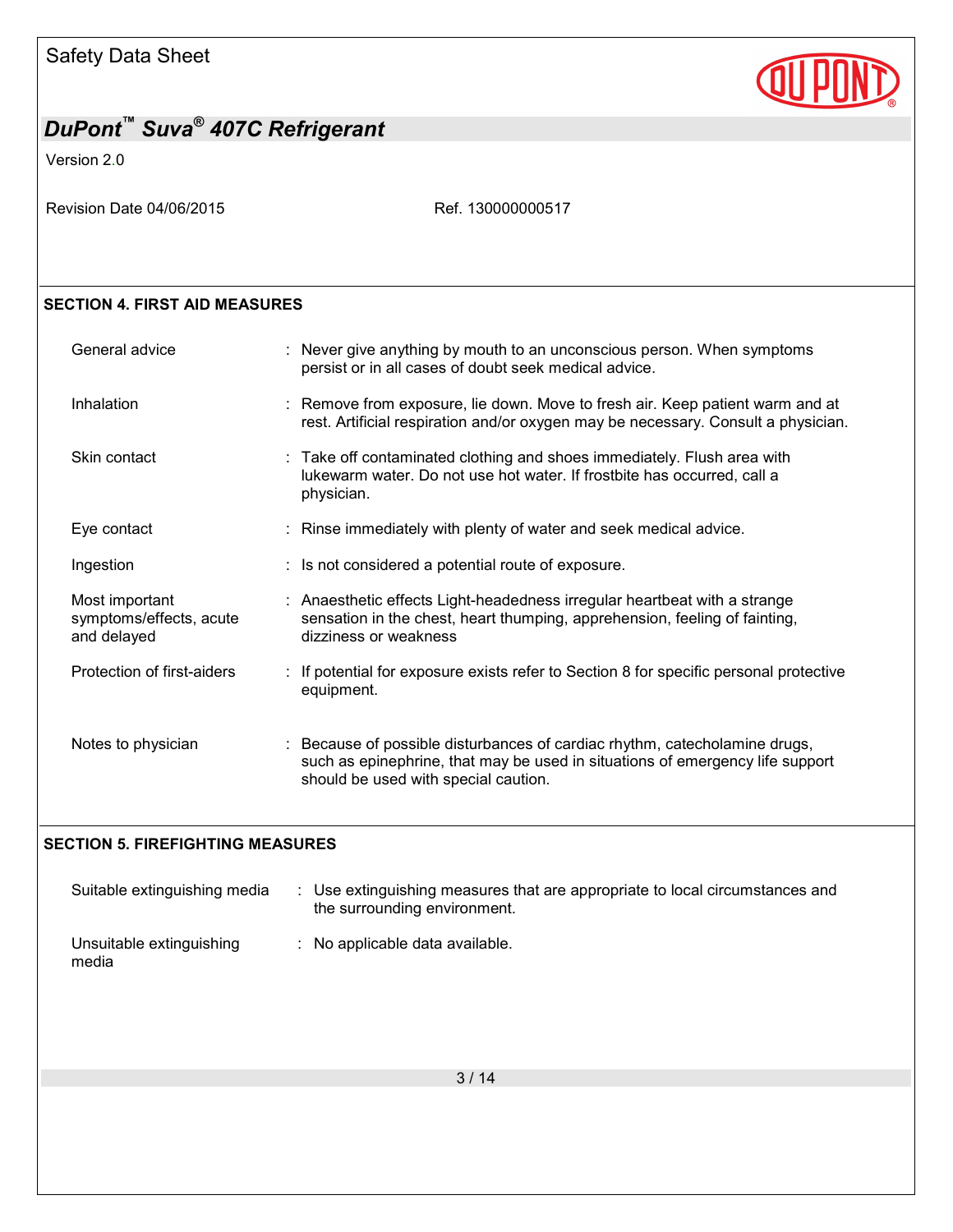Version 2.0

Revision Date 04/06/2015 Ref. 130000000517 Specific hazards : Cylinders are equipped with pressure and temperature relief devices, but may still rupture under fire conditions. Decomposition may occur. Contact of welding or soldering torch flame with high concentrations of refrigerant can result in visible changes in the size and colour of the torch flame. This flame effect will only occur in concentrations of product well above the recommended exposure limit. Therefore stop all work and ventilate to disperse refrigerant vapors from the work area before using any open flames. This substance is not flammable in air at temperatures up to 100 deg. C (212 deg. F) at atmospheric pressure. However, mixtures of this substance with high concentrations of air at elevated pressure and/or temperature can become combustible in the presence of an ignition source. This substance can also become combustible in an oxygen enriched environment (oxygen concentrations greater than that in air). Whether a mixture containing this substance and air, or this substance in an oxygen enriched atmosphere become combustible depends on the inter-relationship of 1) the temperature 2) the pressure, and 3) the proportion of oxygen in the mixture. In general, this substance should not be allowed to exist with air above atmospheric pressure or at high temperatures; or in an oxygen enriched environment. For example this substance should NOT be mixed with air under pressure for leak testing or other purposes. Experimental data have also been reported which indicate combustibility of this substance in the presence of certain concentrations of chlorine. Special protective equipment for firefighters : In the event of fire, wear self-contained breathing apparatus. Use personal protective equipment. Wear neoprene gloves during cleaning up work after a fire. Further information : Cool containers/tanks with water spray. Self-contained breathing apparatus (SCBA) is required if containers rupture and contents are released under fire conditions. Water runoff should be contained and neutralized prior to release. **SECTION 6. ACCIDENTAL RELEASE MEASURES** 

#### NOTE: Review FIRE FIGHTING MEASURES and HANDLING (PERSONNEL) sections before proceeding with clean-up. Use appropriate PERSONAL PROTECTIVE EQUIPMENT during clean-up.

Safeguards (Personnel) : Evacuate personnel to safe areas. Ventilate area, especially low or enclosed places where heavy vapours might collect.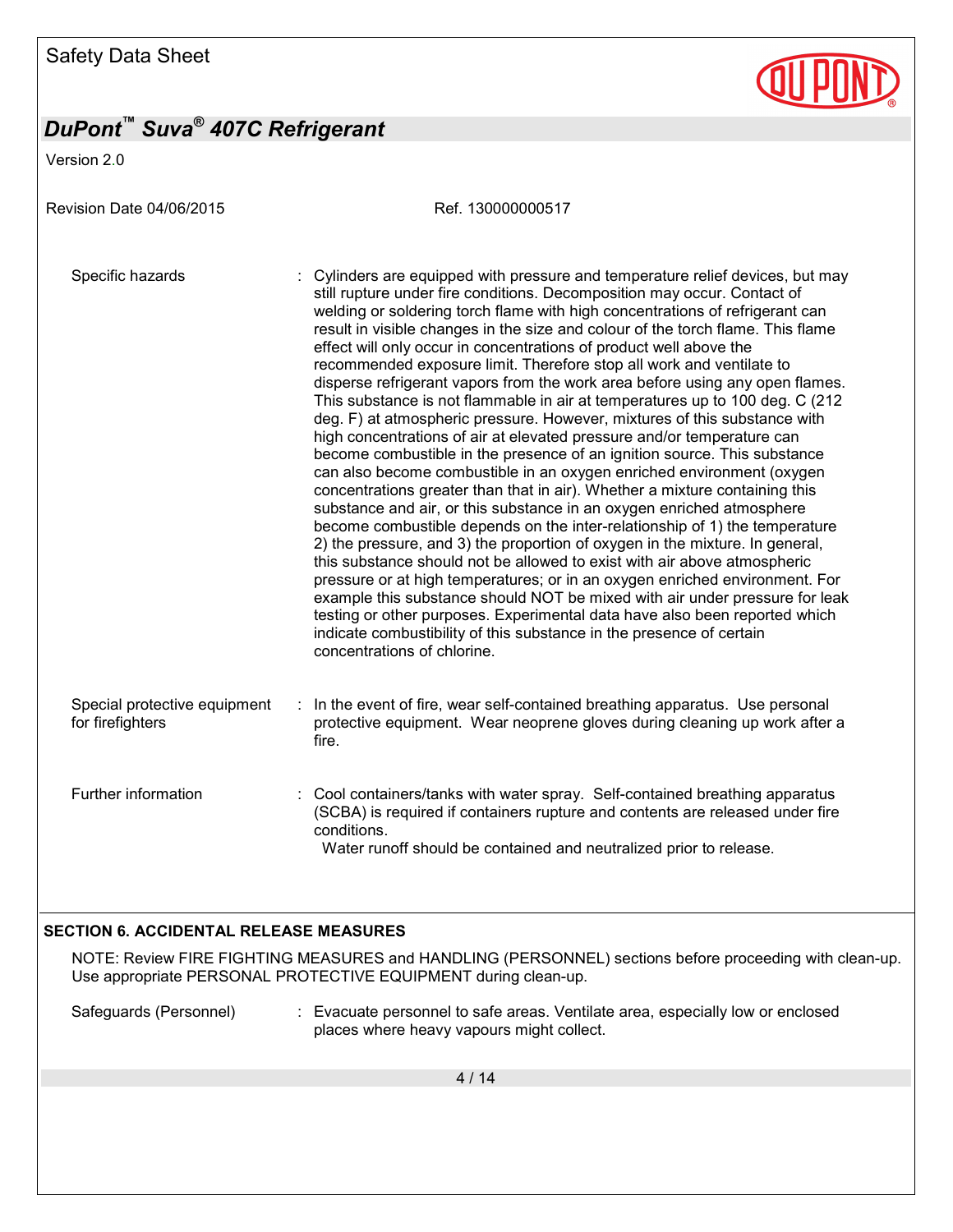

Version 2.0

| Revision Date 04/06/2015                         | Ref. 130000000517                                                                                                                                                                                                                                                                                                                                                                                                                                                                                                                                                                                                                                                                                                                                                                                                                                                                                |
|--------------------------------------------------|--------------------------------------------------------------------------------------------------------------------------------------------------------------------------------------------------------------------------------------------------------------------------------------------------------------------------------------------------------------------------------------------------------------------------------------------------------------------------------------------------------------------------------------------------------------------------------------------------------------------------------------------------------------------------------------------------------------------------------------------------------------------------------------------------------------------------------------------------------------------------------------------------|
| <b>Environmental precautions</b>                 | : Should not be released into the environment.<br>In accordance with local and national regulations.                                                                                                                                                                                                                                                                                                                                                                                                                                                                                                                                                                                                                                                                                                                                                                                             |
| Spill Cleanup                                    | Evaporates.<br>Ventilate area using forced ventilation, especially low or enclosed places<br>where heavy vapors might collect.                                                                                                                                                                                                                                                                                                                                                                                                                                                                                                                                                                                                                                                                                                                                                                   |
| Accidental Release Measures                      | : Avoid open flames and high temperatures. Self-contained breathing<br>apparatus (SCBA) is required if a large release occurs.                                                                                                                                                                                                                                                                                                                                                                                                                                                                                                                                                                                                                                                                                                                                                                   |
| <b>SECTION 7. HANDLING AND STORAGE</b>           |                                                                                                                                                                                                                                                                                                                                                                                                                                                                                                                                                                                                                                                                                                                                                                                                                                                                                                  |
| Handling (Personnel)                             | : Avoid breathing vapours or mist. Avoid contact with skin, eyes and clothing.<br>Provide sufficient air exchange and/or exhaust in work rooms. For personal<br>protection see section 8.                                                                                                                                                                                                                                                                                                                                                                                                                                                                                                                                                                                                                                                                                                        |
| Handling (Physical Aspects)                      | : The product should not be mixed with air for leak testing or used with air for<br>any other purpose above atmospheric pressure. Contact with chlorine or<br>other strong oxidizing agents should also be avoided.                                                                                                                                                                                                                                                                                                                                                                                                                                                                                                                                                                                                                                                                              |
| Dust explosion class                             | : Not applicable                                                                                                                                                                                                                                                                                                                                                                                                                                                                                                                                                                                                                                                                                                                                                                                                                                                                                 |
| Storage                                          | : Valve protection caps and valve outlet threaded plugs must remain in place<br>unless container is secured with valve outlet piped to use point. Do not drag,<br>slide or roll cylinders. Use a suitable hand truck for cylinder movement. Use a<br>pressure reducing regulator when connecting cylinder to lower pressure<br>(<3000 psig) piping or systems. Never attempt to lift cylinder by its cap. Use a<br>check valve or trap in the discharge line to prevent hazardous back flow into<br>the cylinder. Cylinders should be stored upright and firmly secured to<br>prevent falling or being knocked over.<br>Separate full containers from empty containers. Keep at temperature not<br>exceeding 52°C. Do not store near combustible materials. Avoid area where<br>salt or other corrosive materials are present.<br>The product has an indefinite shelf life when stored properly. |
| Storage period                                   | $:$ > 10 yr                                                                                                                                                                                                                                                                                                                                                                                                                                                                                                                                                                                                                                                                                                                                                                                                                                                                                      |
| Storage temperature                              | : < 52 °C (< 126 °F)                                                                                                                                                                                                                                                                                                                                                                                                                                                                                                                                                                                                                                                                                                                                                                                                                                                                             |
| SECTION 8. EXPOSURE CONTROLS/PERSONAL PROTECTION |                                                                                                                                                                                                                                                                                                                                                                                                                                                                                                                                                                                                                                                                                                                                                                                                                                                                                                  |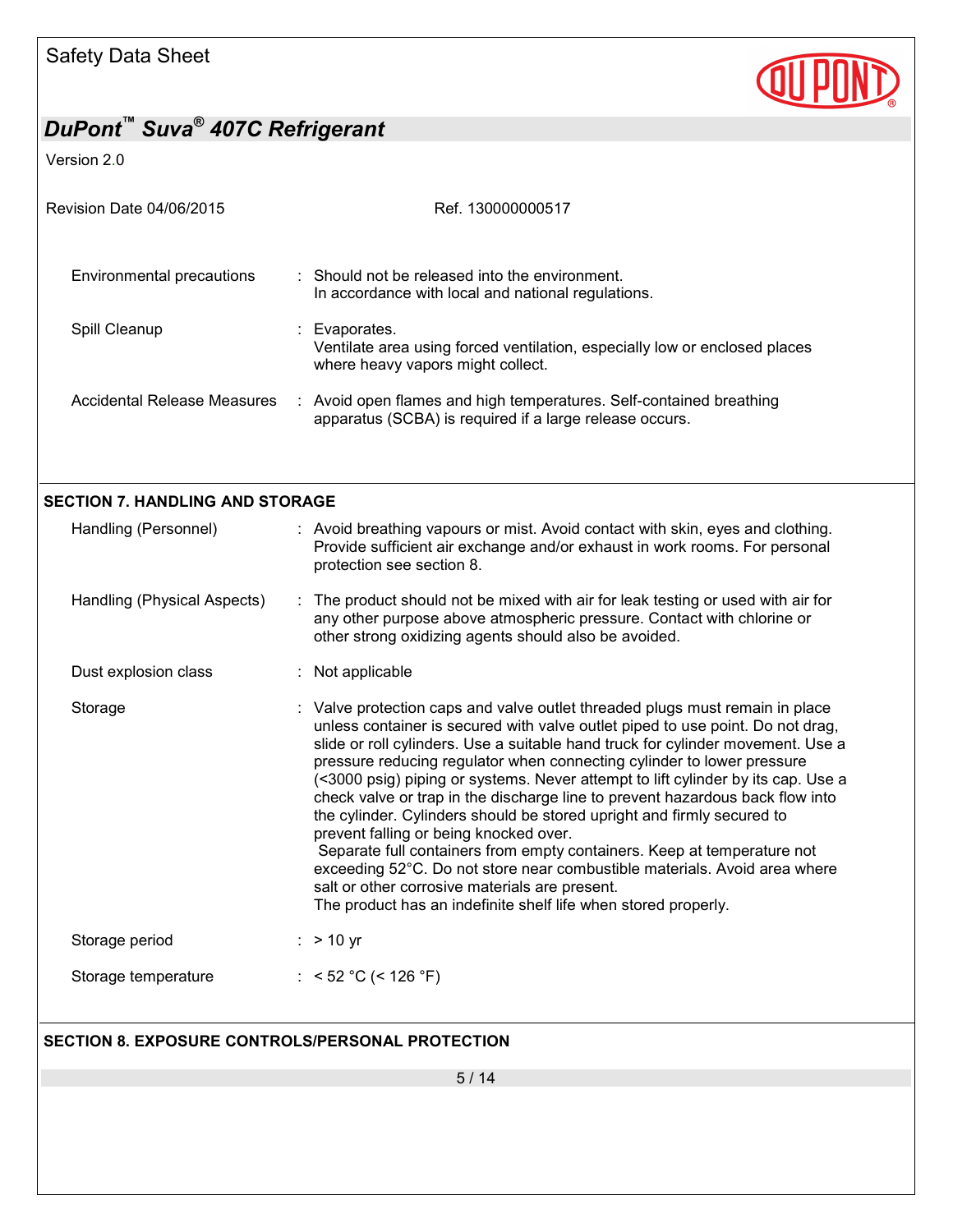

Version 2.0

| Revision Date 04/06/2015                                   |          | Ref. 130000000517                          |                                                                                                                                                                                                                                                                                                                                                                                                   |
|------------------------------------------------------------|----------|--------------------------------------------|---------------------------------------------------------------------------------------------------------------------------------------------------------------------------------------------------------------------------------------------------------------------------------------------------------------------------------------------------------------------------------------------------|
| <b>Engineering controls</b>                                |          | entering enclosed areas.                   | : Use sufficient ventilation to keep employee exposure below recommended<br>limits. Local exhaust should be used when large amounts are released.<br>Mechanical ventilation should be used in low or enclosed places. Refrigerant<br>Concentration monitors may be necessary to determine vapor concentrations<br>in work areas prior to use of torches or other open flames, or if employees are |
| Personal protective equipment<br>Respiratory protection    |          | when using this product.                   | : Under normal manufacturing conditions, no respiratory protection is required                                                                                                                                                                                                                                                                                                                    |
| Hand protection                                            |          | : Additional protection: Impervious gloves |                                                                                                                                                                                                                                                                                                                                                                                                   |
| Eye protection                                             |          | contact with this material.                | : Wear safety glasses with side shields. Additionally wear a face shield where<br>the possibility exists for face contact due to splashing, spraying or airborne                                                                                                                                                                                                                                  |
| Protective measures                                        | occurs.  |                                            | : Self-contained breathing apparatus (SCBA) is required if a large release                                                                                                                                                                                                                                                                                                                        |
| <b>Exposure Guidelines</b><br><b>Exposure Limit Values</b> |          |                                            |                                                                                                                                                                                                                                                                                                                                                                                                   |
| 1,1,1,2-Tetrafluoroethane<br>AEL *                         | (DUPONT) | 1,000 ppm                                  | 8 & 12 hr. TWA                                                                                                                                                                                                                                                                                                                                                                                    |
| Pentafluoroethane<br>AEL*                                  | (DUPONT) | 1,000 ppm                                  | 8 & 12 hr. TWA                                                                                                                                                                                                                                                                                                                                                                                    |
| Difluoromethane<br>AEL*                                    | (DUPONT) | 1,000 ppm                                  | 8 & 12 hr. TWA                                                                                                                                                                                                                                                                                                                                                                                    |
|                                                            |          |                                            |                                                                                                                                                                                                                                                                                                                                                                                                   |

\* AEL is DuPont's Acceptable Exposure Limit. Where governmentally imposed occupational exposure limits which are lower than the AEL are in effect, such limits shall take precedence.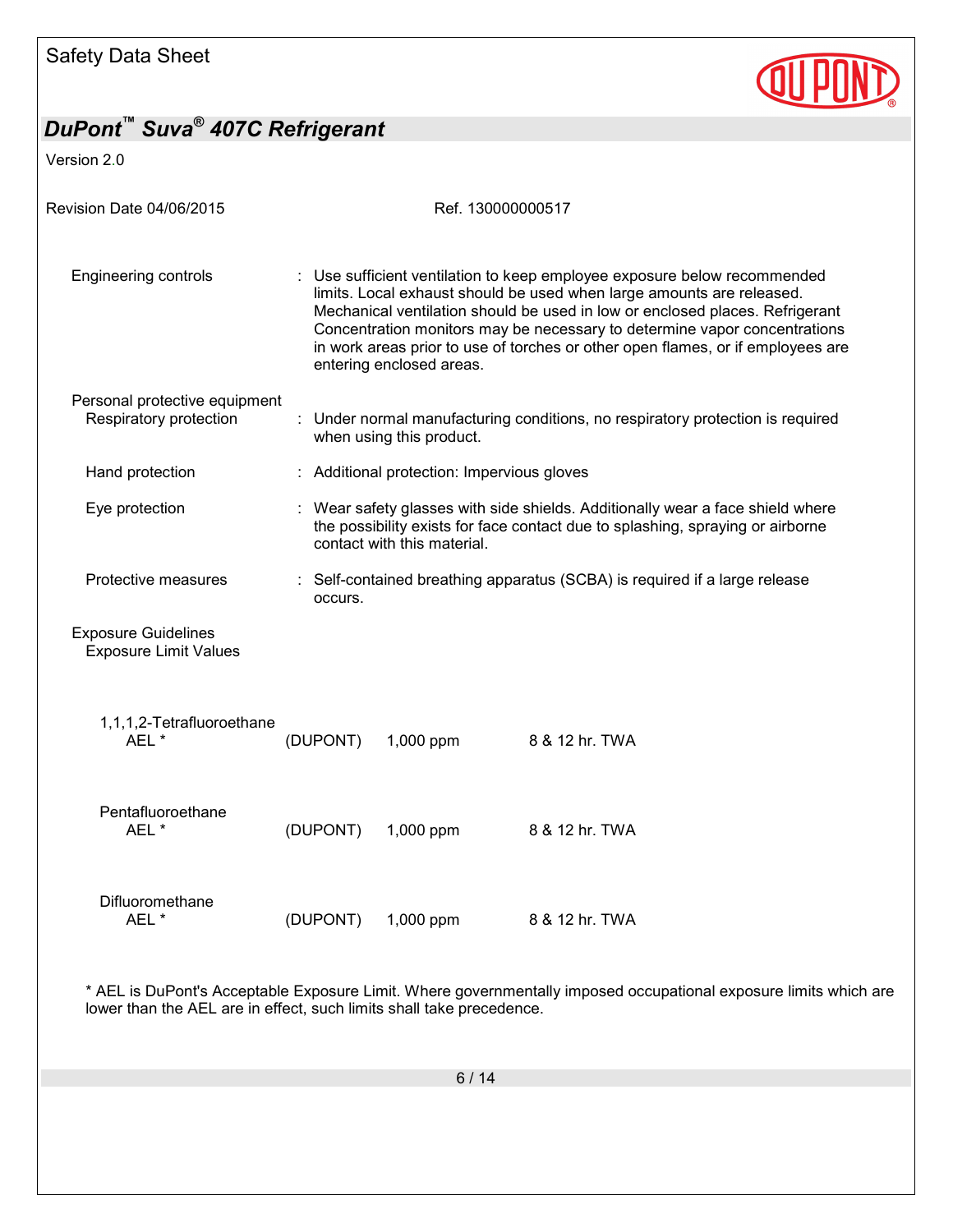

Version 2.0

Revision Date 04/06/2015 Ref. 130000000517

### **SECTION 9. PHYSICAL AND CHEMICAL PROPERTIES**

| Appearance<br>Physical state<br>Form<br>Color |                             | : gaseous<br>Liquefied gas<br>colourless                 |
|-----------------------------------------------|-----------------------------|----------------------------------------------------------|
| Odor                                          | t.                          | slight, ether-like                                       |
| Odor threshold                                |                             | No applicable data available.                            |
| pH                                            |                             | No applicable data available.                            |
| Melting point/freezing point                  |                             | : Melting point/range<br>Not available for this mixture. |
| Boiling point/boiling range                   |                             | : Boiling point<br>-43.6 °C (-46.5 °F)                   |
| Flash point                                   | ÷                           | does not flash                                           |
| Evaporation rate                              |                             | No applicable data available.                            |
| Flammability (solid, gas)                     | t.                          | No applicable data available.                            |
| Upper explosion limit                         | ÷                           | Method: None per ASTM E681                               |
| Lower explosion limit                         | t.                          | Method: None per ASTM E681                               |
| Vapor pressure                                | ÷.                          | 11,903 hPa at 25 °C (77 °F)                              |
| Vapor density                                 |                             | 3.0 at 25°C (77°F) and 1013 hPa (Air=1.0)                |
| Density                                       |                             | 1.136 g/cm3 at 25 °C (77 °F)<br>(as liquid)              |
| Density                                       |                             | 0.0042 g/cm3 at 25 °C (77 °F) at (1,013 hPa)             |
| Specific gravity (Relative<br>density)        | $\mathcal{L}^{\mathcal{L}}$ | 1.14 at 25 °C (77 °F)                                    |
| Water solubility                              |                             | not determined                                           |
| Solubility(ies)                               |                             | No applicable data available.                            |
|                                               |                             |                                                          |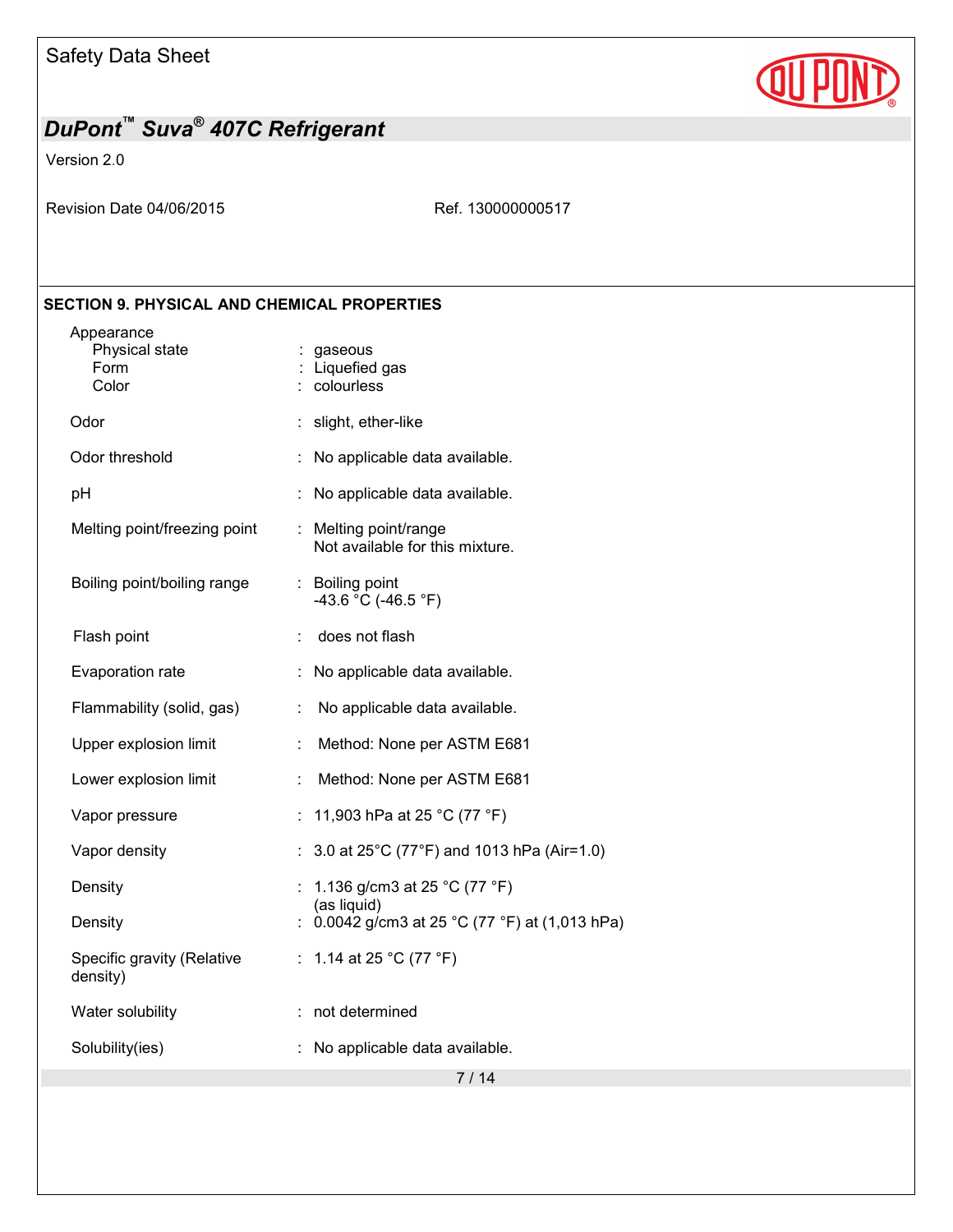

### Version 2.0

| Revision Date 04/06/2015                   | Ref. 130000000517                  |
|--------------------------------------------|------------------------------------|
| Partition coefficient: n-<br>octanol/water | : No applicable data available.    |
| Auto-ignition temperature                  | No applicable data available.      |
| Decomposition temperature                  | No applicable data available.<br>÷ |
| Viscosity, kinematic                       | No applicable data available.      |
| Viscositv                                  | No applicable data available.      |
| % Volatile                                 | 100 %                              |
|                                            |                                    |

#### **SECTION 10. STABILITY AND REACTIVITY**

| Reactivity                            | ÷ | Stable at normal ambient temperature and pressure.                                                                                                                                                                                                                                               |
|---------------------------------------|---|--------------------------------------------------------------------------------------------------------------------------------------------------------------------------------------------------------------------------------------------------------------------------------------------------|
| Chemical stability                    |   | Stable under recommended storage conditions.                                                                                                                                                                                                                                                     |
| Possibility of hazardous<br>reactions |   | Polymerization will not occur.                                                                                                                                                                                                                                                                   |
| Conditions to avoid                   |   | Avoid open flames and high temperatures.                                                                                                                                                                                                                                                         |
| Incompatible materials                |   | : Alkali metals Alkaline earth metals, Powdered metals, Powdered metal salts                                                                                                                                                                                                                     |
| Hazardous decomposition<br>products   |   | Decomposition products are hazardous., This material can be decomposed<br>by high temperatures (open flames, glowing metal surfaces, etc.) forming<br>hydrofluoric acid and possibly carbonyl fluoride., These materials are toxic<br>and irritating., Avoid contact with decomposition products |

### **SECTION 11. TOXICOLOGICAL INFORMATION**

| 1,1,1,2-Tetrafluoroethane (HFC-134a)<br>Inhalation 4 h LC50        | > 567000 ppm, Rat<br>÷                       |  |
|--------------------------------------------------------------------|----------------------------------------------|--|
| Inhalation No Observed<br>Adverse Effect<br>Concentration          | 40000 ppm, Dog<br>÷<br>Cardiac sensitization |  |
| Inhalation Low Observed<br>Adverse Effect<br>Concentration (LOAEC) | 80000 ppm, Dog<br>÷<br>Cardiac sensitization |  |
|                                                                    | 8/14                                         |  |
|                                                                    |                                              |  |
|                                                                    |                                              |  |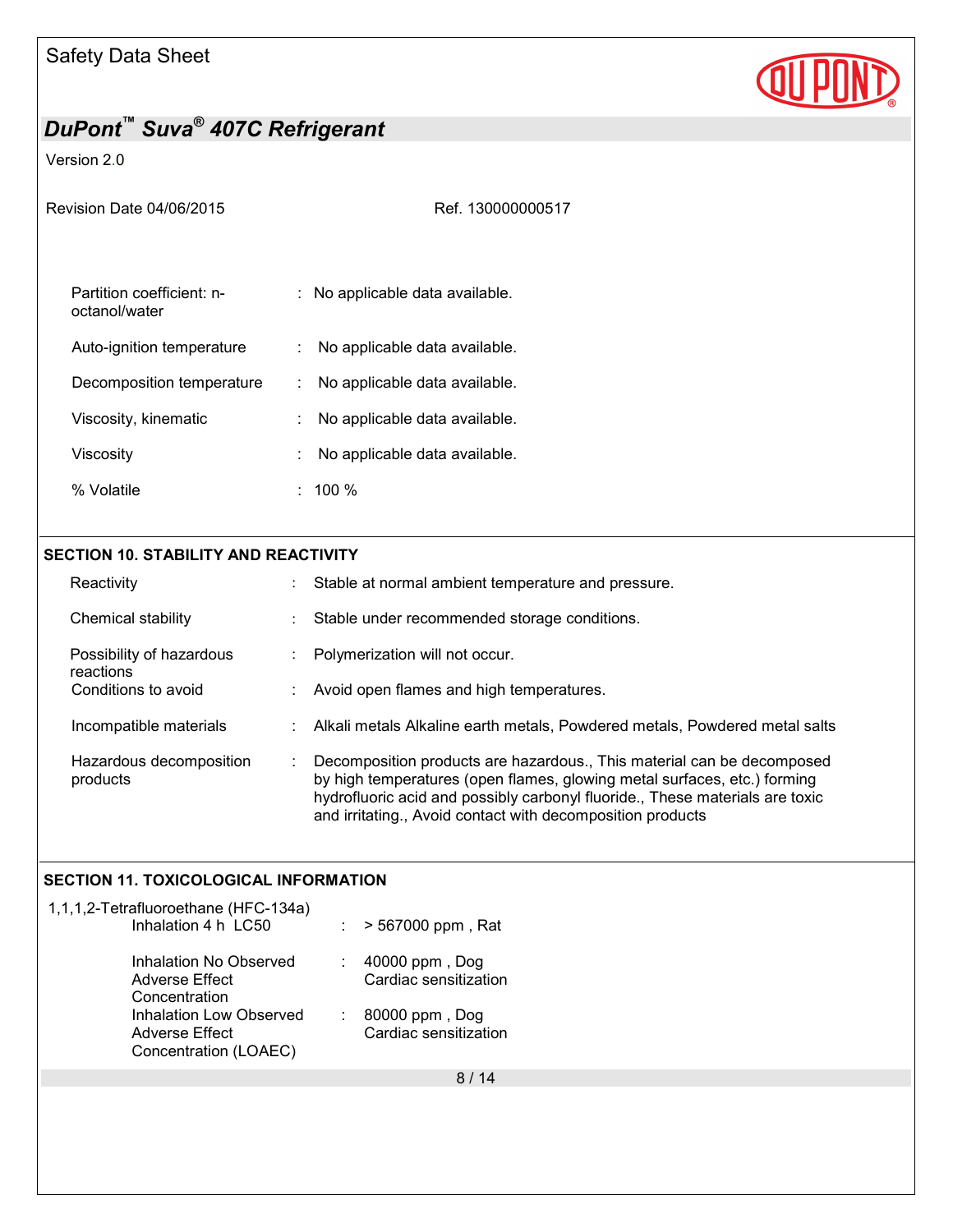

Version 2.0

| <b>Revision Date 04/06/2015</b>                                          | Ref. 130000000517                                                                                                                      |
|--------------------------------------------------------------------------|----------------------------------------------------------------------------------------------------------------------------------------|
| Skin irritation                                                          | No skin irritation, Rabbit                                                                                                             |
| Eye irritation                                                           | No eye irritation, Rabbit                                                                                                              |
|                                                                          |                                                                                                                                        |
| Skin sensitization                                                       | Does not cause skin sensitisation., Guinea pig                                                                                         |
|                                                                          | Does not cause respiratory sensitisation., Rat                                                                                         |
| Repeated dose toxicity                                                   | Inhalation<br>Rat                                                                                                                      |
|                                                                          | gas<br>NOAEL: 50000,<br>No toxicologically significant effects were found.                                                             |
| Carcinogenicity                                                          | Not classifiable as a human carcinogen.<br>Overall weight of evidence indicates that the substance is not<br>carcinogenic.             |
| Mutagenicity                                                             | Animal testing did not show any mutagenic effects.<br>Tests on bacterial or mammalian cell cultures did not show mutagenic<br>effects. |
| Reproductive toxicity                                                    | No toxicity to reproduction<br>No effects on or via lactation<br>Animal testing showed no reproductive toxicity.                       |
| Teratogenicity                                                           | Animal testing showed no developmental toxicity.                                                                                       |
| Further information                                                      | Cardiac sensitisation threshold limit: 334000 mg/m3                                                                                    |
| Pentafluoroethane (HFC-125)<br>Inhalation 4 h LC50                       | > 800000 ppm, Rat                                                                                                                      |
| Inhalation No Observed<br><b>Adverse Effect</b>                          | 100000 ppm, Dog<br>Cardiac sensitization                                                                                               |
| Concentration<br><b>Inhalation Low Observed</b><br><b>Adverse Effect</b> | 75000 ppm, Dog<br>Cardiac sensitization                                                                                                |
| Concentration (LOAEC)<br>Skin sensitization                              | Does not cause respiratory sensitisation., human                                                                                       |
| Repeated dose toxicity                                                   | Inhalation<br>Rat                                                                                                                      |
|                                                                          | 9/14                                                                                                                                   |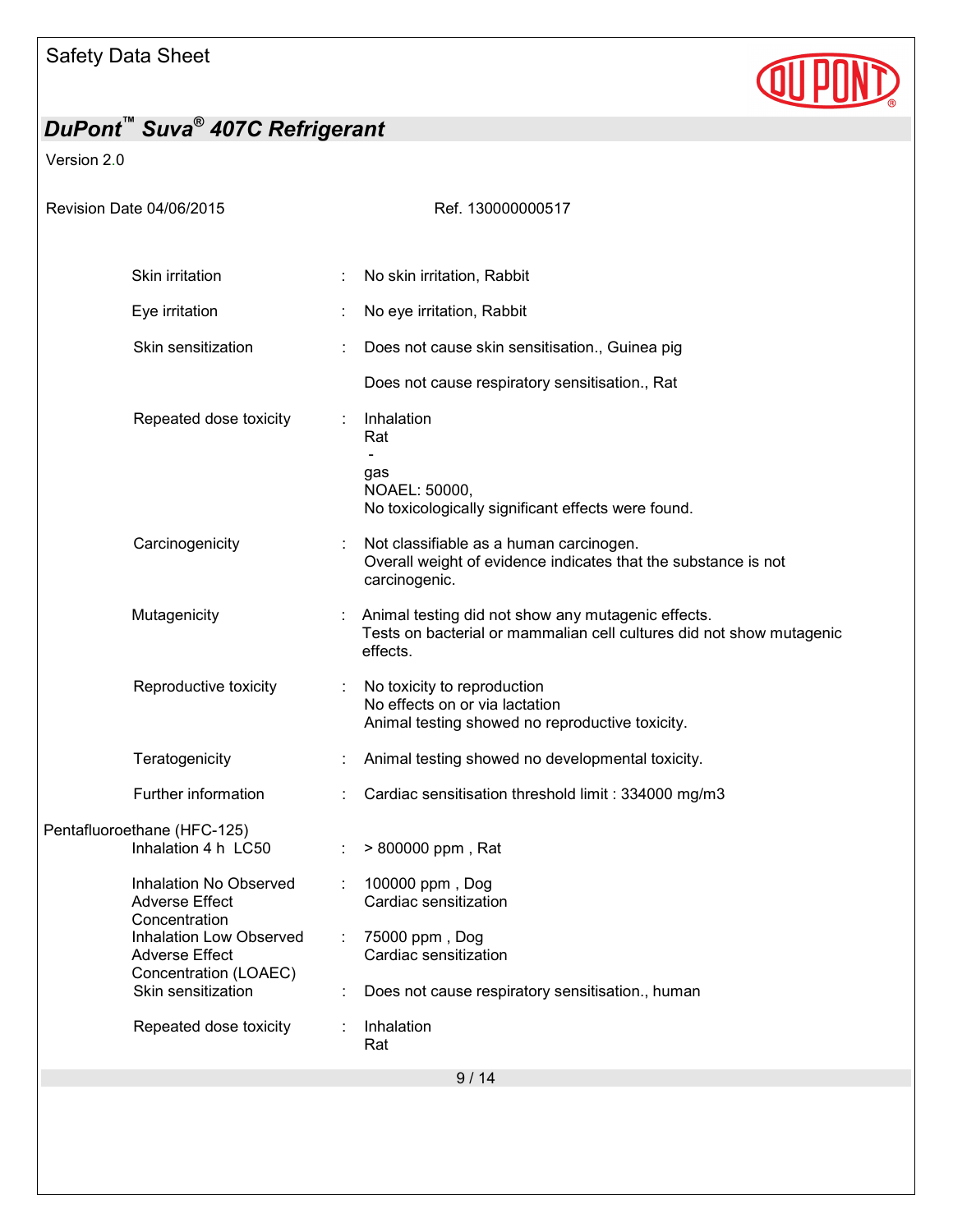

Version 2.0

| gas<br>NOAEL: > 50000,<br>No toxicologically significant effects were found.                                                                                                                                                      |  |
|-----------------------------------------------------------------------------------------------------------------------------------------------------------------------------------------------------------------------------------|--|
| Carcinogenicity<br>Not classifiable as a human carcinogen.<br>Overall weight of evidence indicates that the substance is not<br>carcinogenic.                                                                                     |  |
| Mutagenicity<br>Animal testing did not show any mutagenic effects.<br>Evidence suggests this substance does not cause genetic damage in<br>cultured mammalian cells.<br>Did not cause genetic damage in cultured bacterial cells. |  |
| Reproductive toxicity<br>No toxicity to reproduction<br>Animal testing showed no reproductive toxicity.                                                                                                                           |  |
| Teratogenicity<br>Animal testing showed no developmental toxicity.                                                                                                                                                                |  |
| Further information<br>Cardiac sensitisation threshold limit : 490000 mg/m3                                                                                                                                                       |  |
| Difluoromethane (HFC-32)<br>Inhalation 4 h LC50<br>> 520000 ppm, Rat                                                                                                                                                              |  |
| > 350000 ppm, Dog<br>Inhalation Low Observed<br>Cardiac sensitization<br><b>Adverse Effect</b><br>Concentration (LOAEC)<br>Inhalation No Observed<br>350000 ppm, Dog                                                              |  |
| Cardiac sensitization<br><b>Adverse Effect</b><br>Concentration                                                                                                                                                                   |  |
| Skin irritation<br>No skin irritation, Not tested on animals<br>Not expected to cause skin irritation based on expert review of the<br>properties of the substance.                                                               |  |
| Eye irritation<br>No eye irritation, Not tested on animals<br>Not expected to cause eye irritation based on expert review of the<br>properties of the substance.                                                                  |  |
| Skin sensitization<br>Does not cause skin sensitisation., Not tested on animals<br>Not expected to cause sensitization based on expert review of the<br>properties of the substance.                                              |  |
| There are no reports of human respiratory sensitization.                                                                                                                                                                          |  |
| 10/14                                                                                                                                                                                                                             |  |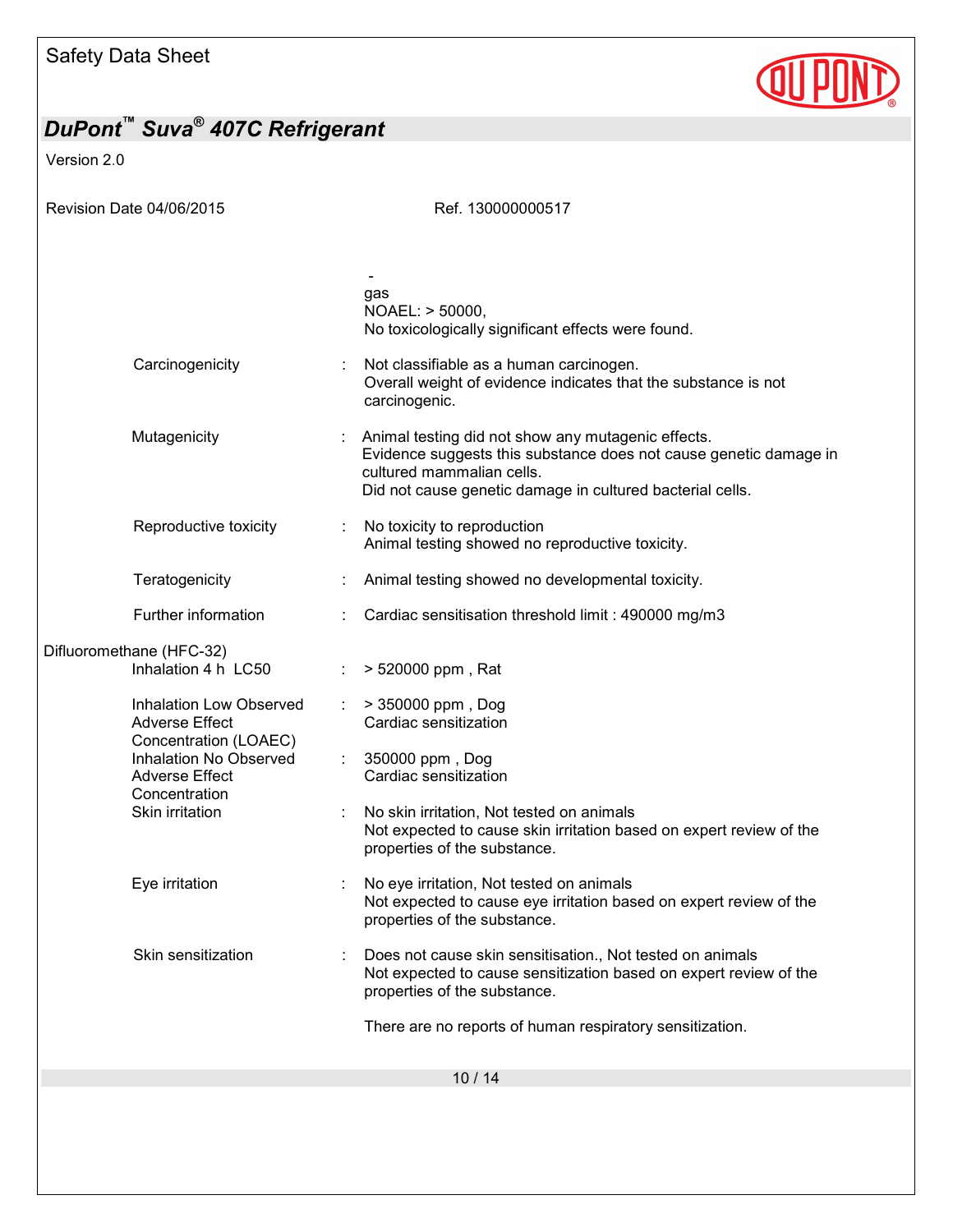

#### Version 2.0

| Revision Date 04/06/2015    | Ref. 130000000517                                                                                                                                      |
|-----------------------------|--------------------------------------------------------------------------------------------------------------------------------------------------------|
| Repeated dose toxicity<br>÷ | Inhalation<br>Rat                                                                                                                                      |
|                             | No toxicologically significant effects were found.                                                                                                     |
| Mutagenicity                | Animal testing did not show any mutagenic effects.<br>Tests on bacterial or mammalian cell cultures did not show mutagenic<br>effects.                 |
| Reproductive toxicity       | No toxicity to reproduction<br>Animal testing showed no reproductive toxicity.<br>Information given is based on data obtained from similar substances. |
| Teratogenicity              | Animal testing showed no developmental toxicity.                                                                                                       |
| Further information         | Cardiac sensitisation threshold limit : $> 735000$ mg/m3                                                                                               |

#### **Carcinogenicity**

The carcinogenicity classifications for this product and/or its ingredients have been determined according to HazCom 2012, Appendix A.6. The classifications may differ from those listed in the National Toxicology Program (NTP) Report on Carcinogens (latest edition) or those found to be a potential carcinogen in the International Agency for Research on Cancer (IARC) Monographs (latest edition).

None of the components present in this material at concentrations equal to or greater than 0.1% are listed by IARC, NTP, or OSHA, as a carcinogen.

#### **SECTION 12. ECOLOGICAL INFORMATION**

| <b>Aquatic Toxicity</b><br>1,1,1,2-Tetrafluoroethane (HFC-134a) |                                                                                                                                 |
|-----------------------------------------------------------------|---------------------------------------------------------------------------------------------------------------------------------|
| 96 h LC50                                                       | Oncorhynchus mykiss (rainbow trout) 450 mg/l                                                                                    |
| 96 h ErC50                                                      | Algae 142 mg/l<br>Information given is based on data obtained from similar substances.                                          |
| 72 h NOEC                                                       | Pseudokirchneriella subcapitata (green algae) 13.2 mg/l<br>Information given is based on data obtained from similar substances. |
| 48 h EC50                                                       | Daphnia magna (Water flea) 980 mg/l                                                                                             |
| Pentafluoroethane (HFC-125)                                     |                                                                                                                                 |
|                                                                 | 11/14                                                                                                                           |
|                                                                 |                                                                                                                                 |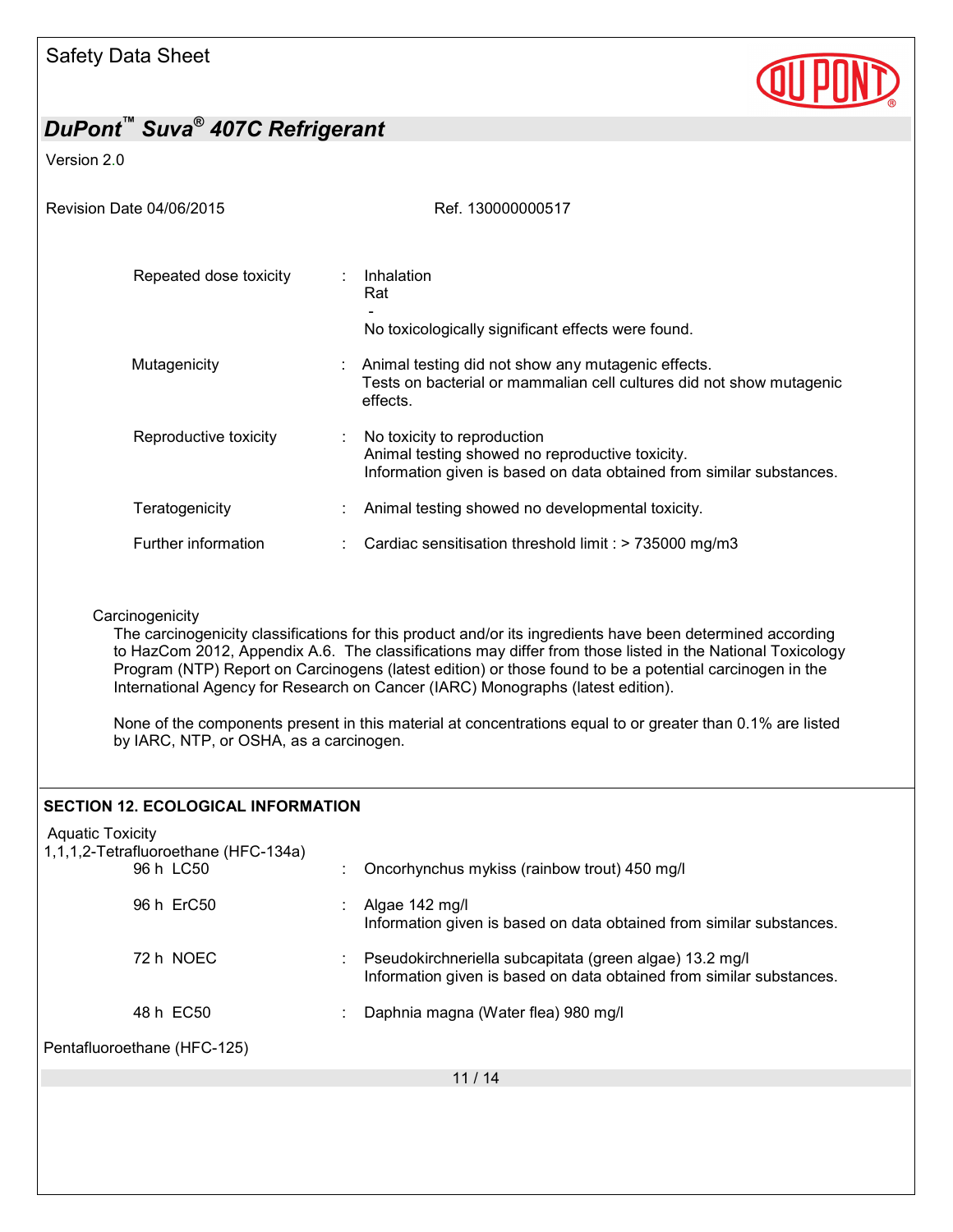

Version 2.0

| Revision Date 04/06/2015                     | Ref. 130000000517                                                                                                                                                                            |
|----------------------------------------------|----------------------------------------------------------------------------------------------------------------------------------------------------------------------------------------------|
|                                              |                                                                                                                                                                                              |
| 96 h LC50                                    | Oncorhynchus mykiss (rainbow trout) 450 mg/l<br>Information given is based on data obtained from similar substances.                                                                         |
| 96 h ErC50                                   | Algae 142 mg/l<br>Information given is based on data obtained from similar substances.                                                                                                       |
| 72 h NOEC                                    | Pseudokirchneriella subcapitata (green algae) 13.2 mg/l<br>Information given is based on data obtained from similar substances.                                                              |
| 48 h EC50                                    | Daphnia magna (Water flea) 980 mg/l<br>Information given is based on data obtained from similar substances.                                                                                  |
| Difluoromethane (HFC-32)                     |                                                                                                                                                                                              |
| 96 h LC50                                    | Fish 1,507 mg/l                                                                                                                                                                              |
| 96 h EC50                                    | Algae 142 mg/l                                                                                                                                                                               |
| 48 h EC50                                    | Daphnia (water flea) 652 mg/l                                                                                                                                                                |
| 30 d                                         | NOEC Fish (unspecified species) 65.8 mg/l                                                                                                                                                    |
| <b>Environmental Fate</b>                    |                                                                                                                                                                                              |
| Difluoromethane (HFC-32)<br>Biodegradability | 5 % OECD Test Guideline 301D<br>Not readily biodegradable.                                                                                                                                   |
| <b>SECTION 13. DISPOSAL CONSIDERATIONS</b>   |                                                                                                                                                                                              |
| Waste disposal methods -<br>Product          | : Can be used after re-conditioning. Recover by distillation or remove to a<br>permitted waste disposal facility. Comply with applicable Federal,<br>State/Provincial and Local Regulations. |
| Contaminated packaging                       | : Empty pressure vessels should be returned to the supplier.                                                                                                                                 |
| <b>SECTION 14. TRANSPORT INFORMATION</b>     |                                                                                                                                                                                              |
| <b>DOT</b><br>UN number                      | : 3340                                                                                                                                                                                       |
|                                              | 12/14                                                                                                                                                                                        |
|                                              |                                                                                                                                                                                              |
|                                              |                                                                                                                                                                                              |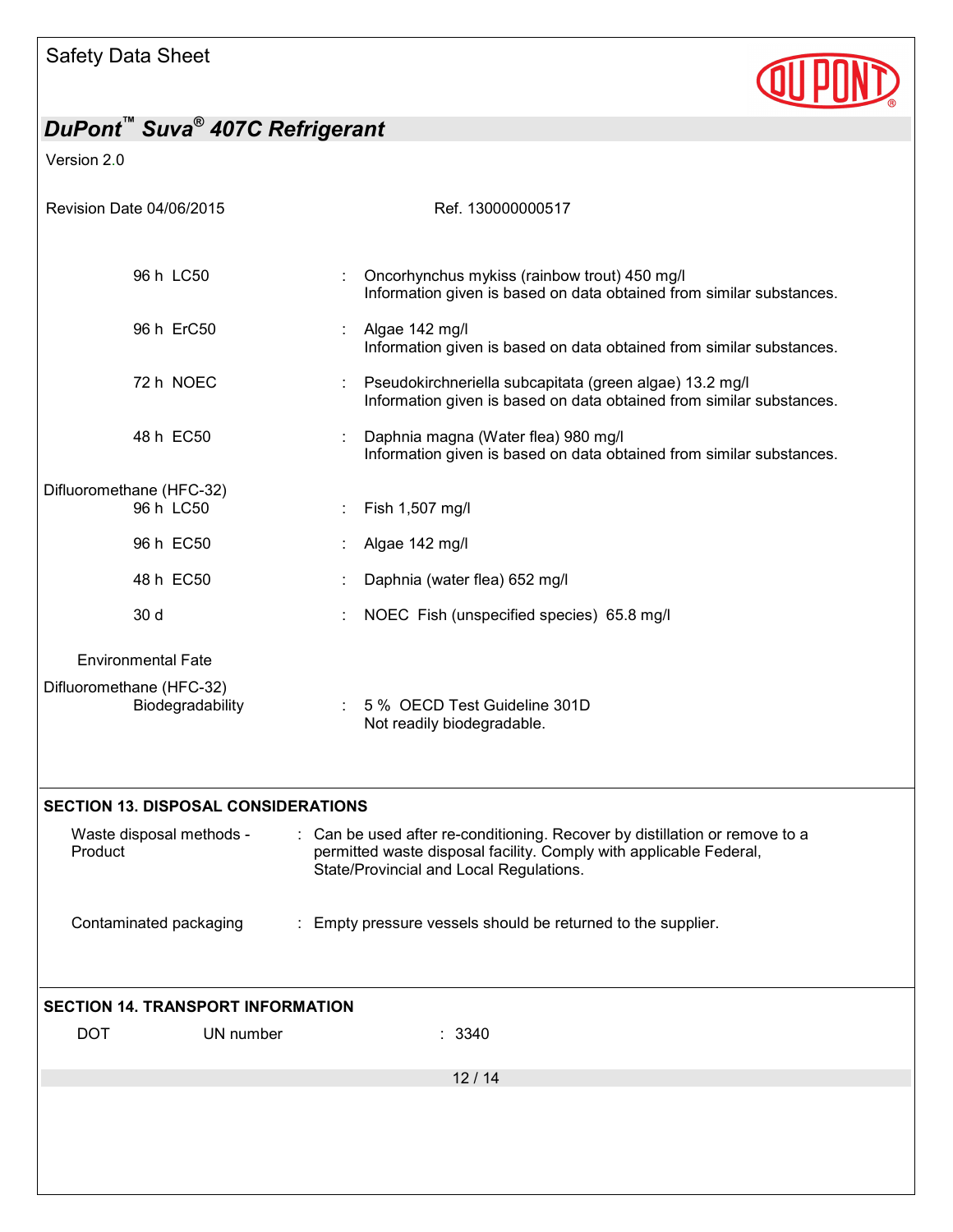

#### Version 2.0

| Revision Date 04/06/2015 |                                                                                       | Ref. 130000000517                                                                                                    |
|--------------------------|---------------------------------------------------------------------------------------|----------------------------------------------------------------------------------------------------------------------|
| IATA C                   | Proper shipping name<br>Class<br>Labelling No.<br>UN number                           | : Refrigerant gas $R$ 407C<br>$\therefore$ 2.2<br>$\therefore$ 2.2<br>: 3340                                         |
|                          | Proper shipping name                                                                  | : Refrigerant gas R 407C                                                                                             |
| <b>IMDG</b>              | Class<br>Labelling No.<br>UN number<br>Proper shipping name<br>Class<br>Labelling No. | $\therefore$ 2.2<br>$\therefore$ 2.2<br>: 3340<br>$:$ REFRIGERANT GAS R 407C<br>$\therefore$ 2.2<br>$\therefore$ 2.2 |
|                          |                                                                                       |                                                                                                                      |

#### **SECTION 15. REGULATORY INFORMATION**

| <b>TSCA</b>                               | : On the inventory, or in compliance with the inventory                                                                                                                                                   |
|-------------------------------------------|-----------------------------------------------------------------------------------------------------------------------------------------------------------------------------------------------------------|
| SARA 313 Regulated<br>Chemical(s)         | : This material does not contain any chemical components with known CAS<br>numbers that exceed the threshold (De Minimis) reporting levels established<br>by SARA Title III, Section 313.                 |
| PA Right to Know<br>Regulated Chemical(s) | Substances on the Pennsylvania Hazardous Substances List present at a<br>concentration of 1% or more (0.01% for Special Hazardous Substances):<br>Difluoromethane                                         |
| NJ Right to Know<br>Regulated Chemical(s) | : Substances on the New Jersey Workplace Hazardous Substance List present<br>at a concentration of 1% or more (0.1% for substances identified as<br>carcinogens, mutagens or teratogens): Difluoromethane |
| California Prop. 65                       | : Chemicals known to the State of California to cause cancer, birth defects or<br>any other harm: none known                                                                                              |

#### **SECTION 16. OTHER INFORMATION**

Suva is a registered trademark of E. I. du Pont de Nemours and Company ® DuPont's registered trademark Before use read DuPont's safety information. For further information contact the local DuPont office or DuPont's nominated distributors.